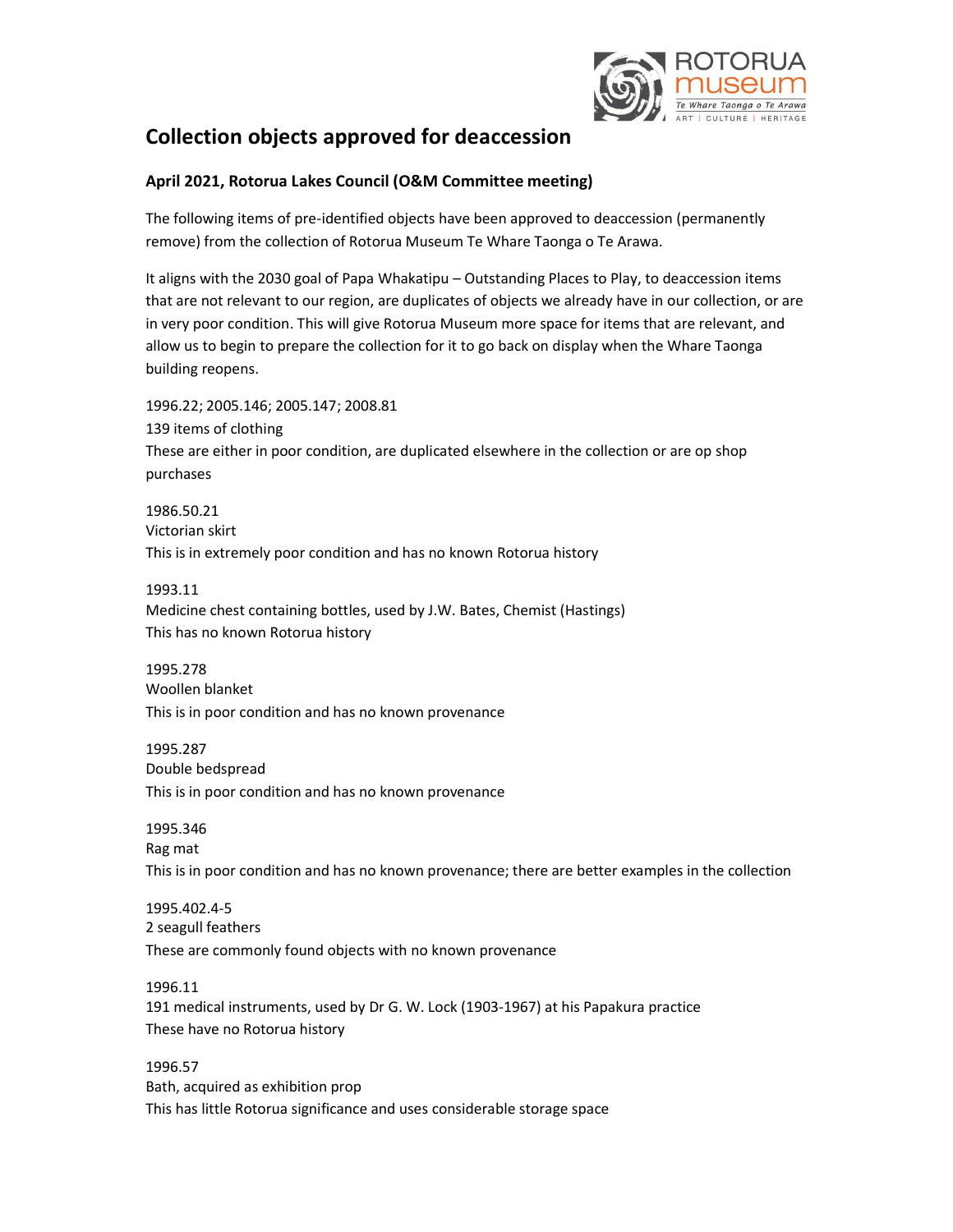

1996.58 Washing machine, acquired as exhibition prop This has no known Rotorua history

#### 1996.61

13 items of furniture and kitchen appliances, acquired as exhibition props These have little Rotorua significance and use considerable storage space

1997.17.411 Pair of glasses in case These glasses have degraded beyond repair

1998.37

12 items of clothing These have little Rotorua significance and are duplicated elsewhere in the collection

2006.118.23

Wooden cowboy boot (model) This forms part of a collection of over 100 model shoes and has been requested by the donor's family as a memento

2012.25

Set of Sir Walter Scott (1771-1832) fiction and poetry miniatures This has no known Rotorua history

C12

Bedspread

This is in poor condition and has no known Rotorua history

C152

Victorian bodice This is in poor condition and has no known Rotorua history

C260 Victorian dress This is in poor condition and has no known Rotorua history

P88

2 insects from Australia (spiny leaf insect and spider) These have no Rotorua significance

1989.82; 1989.56 Radiogram, records and sheet music These have no Rotorua history and are duplicated elsewhere in the collection

1996.74

Clinker dinghy, used for sea fishing in Opotiki area in 1940s; acquired as exhibition prop This has no Rotorua significance and uses considerable storage space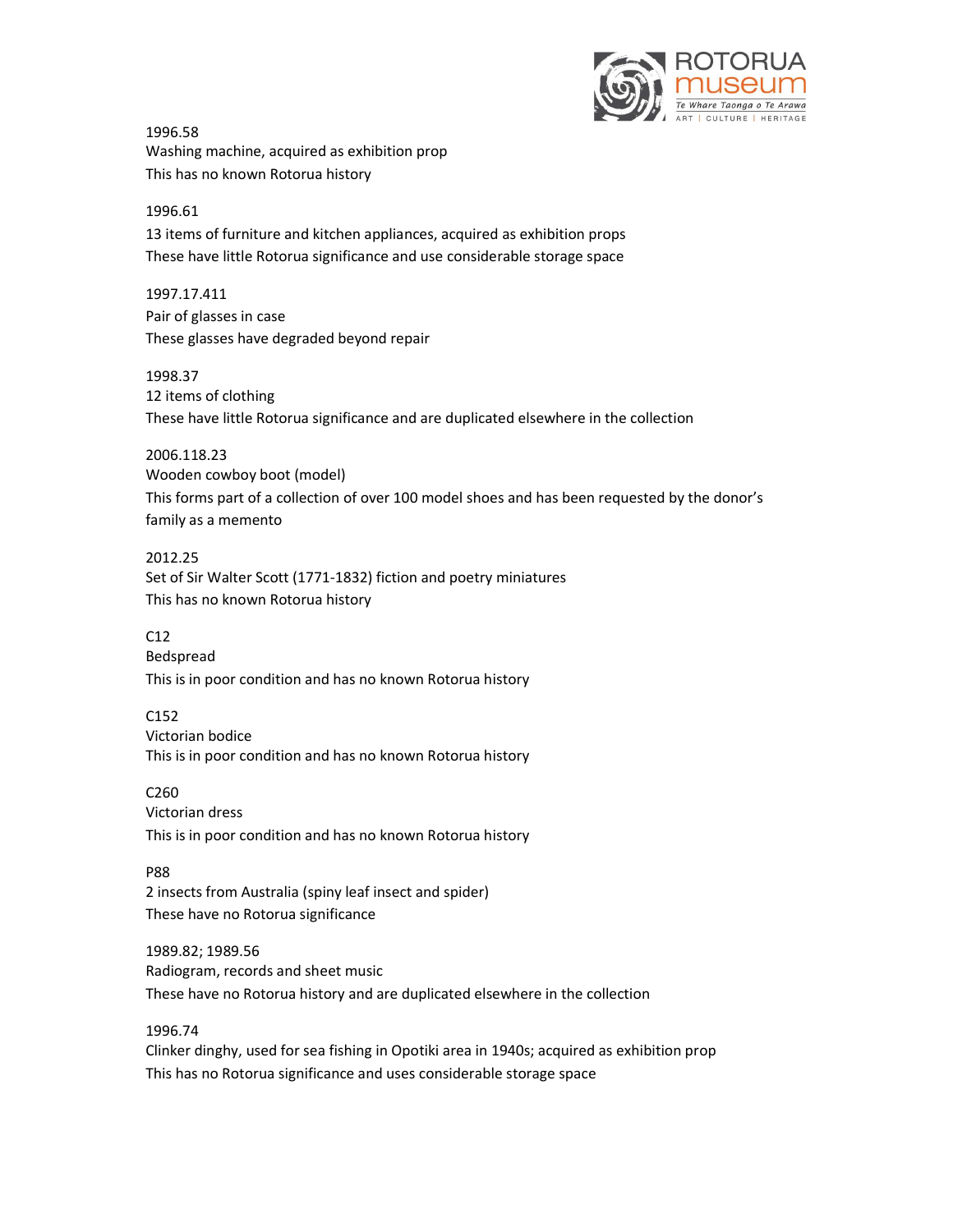

1997.64 Armchair, used at Christchurch Royal Box Regent Theatre in 1950s; purchased from a department store in Christchurch This has no Rotorua significance

If you have any queries about these items please contact:

Rotorua Museum Collection Lead Cat Jehly Phone : 07 351 7682 Email: cat.jehly@rotorualc.nz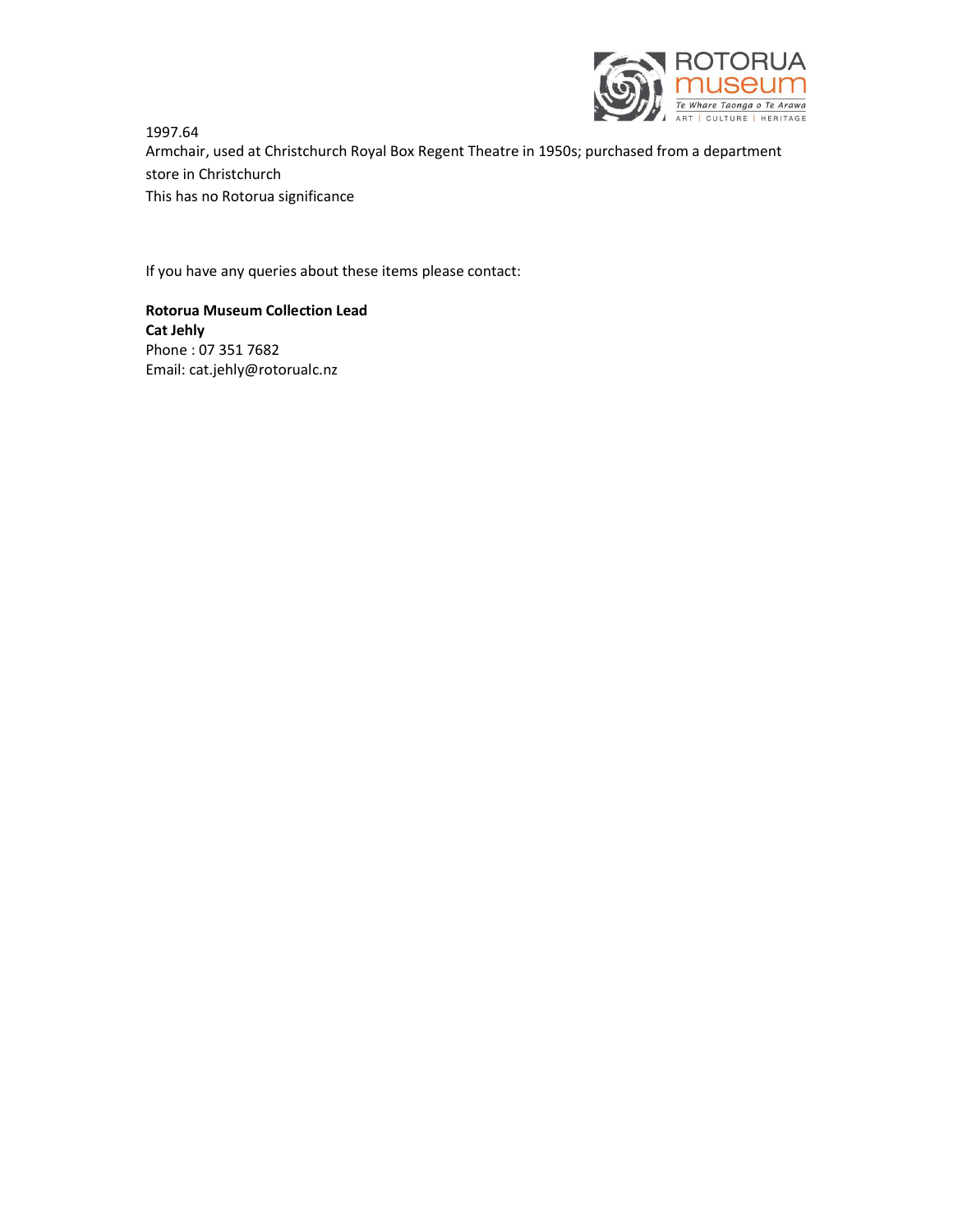

XSH-135 Vial of mercury This is a hazardous substance and has no known Rotorua history

## Various

85 books

Many of these are already held in collection or relate to subjects that fall outside scope of collection

## 1995.341

Two prints of St Joseph and St Antoine These are in poor condition have no known Rotorua history

## 1995.342

Two prints (portraits) of unknown man and woman These are in poor condition and have no known Rotorua history

#### 1995.344

Print of Victorian rural scene This is in poor condition and has no known Rotorua history

#### 1996.93

Map of the central North Island, found under a house in Fairy Springs This is in poor condition and has little Rotorua significance

## A-100

George Romney (1734-1802) print, 'Lady Hamilton as the goddess of health' This is in poor condition and has no known Rotorua history

# 1986.56.2

Souvenir cup with scene of Te Aroha This has no Rotorua significance

# C145

Bodice and underskirt This is in poor condition and has no known Rotorua history

# C243

**Nightdress** This is in poor condition and has no known Rotorua history

## 2014.10.160; 2014.10.144

2 Walter Bakkenes paintings, 'Waiotapu no. 1' and 'Relief painting with wire' These are in poor condition and there are better examples in the collection

## 1997.2; 1997.29; 2004.16; 2008.64

5 items of clothing, walking stick, record album, 1960s milkshake machine These have little Rotorua significance and are duplicated elsewhere in the collection